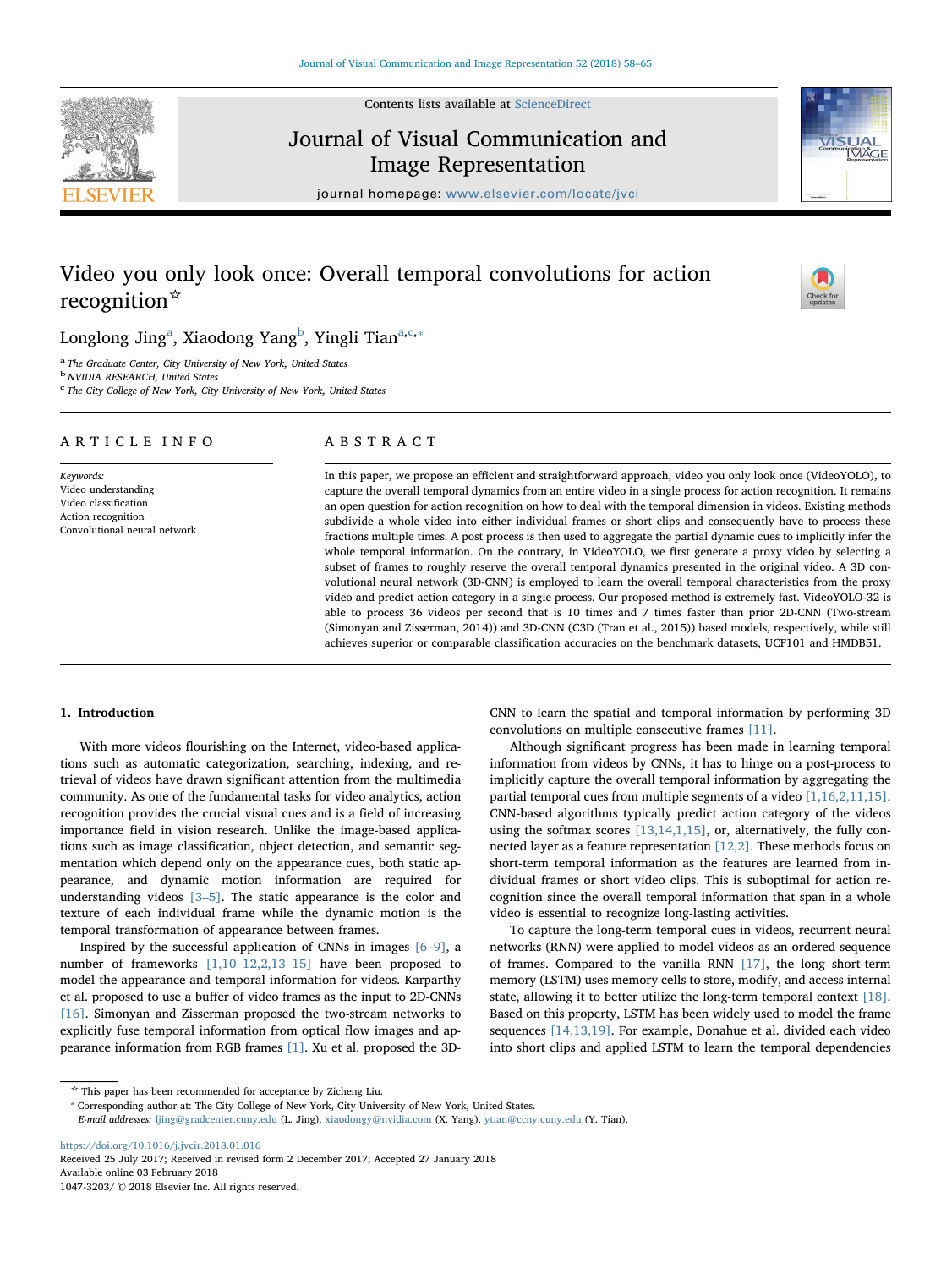from short clips [\[14\].](#page-7-9) Ng et al. employed LSTM to model the temporal information from frame sequences, and the final result was obtained from the softmax score of every frame [\[13\]](#page-7-5). While LSTM-based methods can learn the overall temporal information, they need to sequentially apply CNN and LSTM on every single frame or short clip, which largely deteriorates the computational efficiency.

To efficiently learn the overall temporal information of a video, the model should be able to process all the frames in one pass. However, one major challenge is to handle the varied video lengths which may range from seconds to minutes. In most existing methods, every video is divided into short clips (usually 16 frames), then the model learns temporal information from these short clips [\[2,14\]](#page-7-10). 3D and LRCN divided each video into 16-frame clips. However, in a video at 30 frames per second (FPS), 16 frames only last for about 0.5 s. Gül et al. demonstrated that this kind of short clips is too short to identify actions such as Play Yoyo, Floor Gymnastics, Javelin Throw, etc. [\[12\].](#page-7-6) Therefore, they divided a video into longer clips, up to 100 consecutive frames, and obtained improved results.

Video frames are highly redundant and some consecutive frames can be almost identical, as shown in the first 8 frames of a Playing Golf video in [Fig. 1](#page-1-0)(a). Existing methods feed their networks in this way so that have to employ a post-processing through feature or score fusion to aggregate the partial temporal information from individual frames or short clips. On the other hand, the 8 evenly sampled frames of this video in [Fig. 1\(](#page-1-0)b) can reasonably well capture the overall temporal dynamics. Compared to the original video frames, the temporally downsampled frames provide more dynamic cues with the same amount of images. Based on this observation, we propose an efficient and straightforward approach—VideoYOLO—to model the overall temporal information from a whole video at one process. In VideoYOLO, we first generate a proxy video by selecting a subset of frames and then employ 3D-CNN to learn the appearance and temporal information from the proxy video in only one pass. This approach is generic to a variety of video applications such as action similarity labeling, scene and object recognition in videos, and real-time video classification where the overall temporal information is needed [20–[25\]](#page-7-11).

We evaluate the proposed method on two benchmark datasets for action recognition: UCF101 [\[26\]](#page-7-12) and HMDB51 [\[27\]](#page-7-13). In the experiments, the VideoYOLO trained with a few frames per video achieves comparable accuracy as the state-of-the-art methods that use all frames while our approach is much more efficient.

## 2. Related work

With the great progress in image recognition and a variety of video

datasets such as UCF101 [\[26\]](#page-7-12), HMDBD51 [\[27\]](#page-7-13), ActivityNet [\[28\]](#page-7-14), Sport-1M [\[16\],](#page-7-3) and Youtube-8M [\[29\]](#page-7-15), there has been an increasing interest in applying deep learning methods in video understanding. Inspired by the deep networks in image domain [6–[9\],](#page-7-1) various deep learning based methods for video classification have been proposed  $\left[11,1,14,13,12,2,19,16\right]$  . According to the network architectures, these methods fall into three categories: 2D-CNN, 3D-CNN, and RNN.

Karpathy et al. employed 2D-CNN to classify videos based on the stacked raw RGB frames [\[16\].](#page-7-3) In order to fuse motion and appearance information, Simonyan and Zisserman incorporated two CNNs to learn appearance information from raw RGB frames and temporal information from optical flow [\[1\]](#page-7-2). Wang et al. employed 2D-CNN to capture the temporal information from different segments of a video, then late fusion is applied to the features extracted from these segments [\[15\]](#page-7-16). Ji et al. took 3D-CNN to learn both the appearance and temporal information simultaneously from multiple consecutive frames [\[11\].](#page-7-4) This method was later extended by C3D [\[2\]](#page-7-10). LTC proposed in [\[12\]](#page-7-6) fed 3D-CNN with longer frame sequence and achieved improved performance. RNN was employed in [\[14,13,19\]](#page-7-9) to learn the long-term temporal cues from long sequences. Donahue et al. [\[14\]](#page-7-9) employed VGG [\[8\]](#page-7-17) to extract appearance features from continuous frames which are then used to train RNN to learn the temporal connections between frames. Ng et al. [\[13\]](#page-7-5) coupled LSTM with AlexNet and GoogLeNet for action recognition. Instead of trying to learn spatiotemporal features over short time periods, they can learn how to integrate temporal dynamics over time. Jeff et al. also employed LSTM to learn temporal information from videos but had to divide videos into short clips, and the final result was the average of softmax score from every clip [\[14\]](#page-7-9).

Among these methods, C3D [\[2\]](#page-7-10), LTC [\[12\]](#page-7-6) and TSN [\[15\]](#page-7-16) are most close to our work. C3D and LTC are 3D-CNN based networks, while TSN is a 2D-CNN based network. In C3D, each video is subdivided into a set of 16-frame clips and the network is trained on these short clips. Schmid et al. argued that the video representations typically learned at the level of a few video frames failing to model actions at their full temporal extent. Thus they trained the network to learn video representations using neural networks with long-term temporal convolutions (LTC), and demonstrate that LTC models with increased temporal extents can improve the accuracy of action recognition. Wang et al. proposed to combine a sparse temporal sampling strategy and video-level supervision to select the effective frames from a video, then late fusion is applied on the features extracted by 2D-CNN from these segments. However, all of the methods need to look the video for multiple times, once for each clip, and apply CNN on every clip and then aggregate the scores from them. This kind of pipeline, however, largely decreases the processing efficiency.

Joseph et al. proposed YOLO for object detection in images by using

<span id="page-1-0"></span>

(a) The first 8 frames of a playing golf video



(b) Randomly sampled 8 frames from the whole video

Fig. 1. (a) The first 8 consecutive images from a playing golf video. There is no observable difference among these images. (b) The 8 randomly sampled frames from the whole video. With the same number of images, frames sampled from the whole video provide more temporal dynamics than the short-term video clips composed with consecutive frames.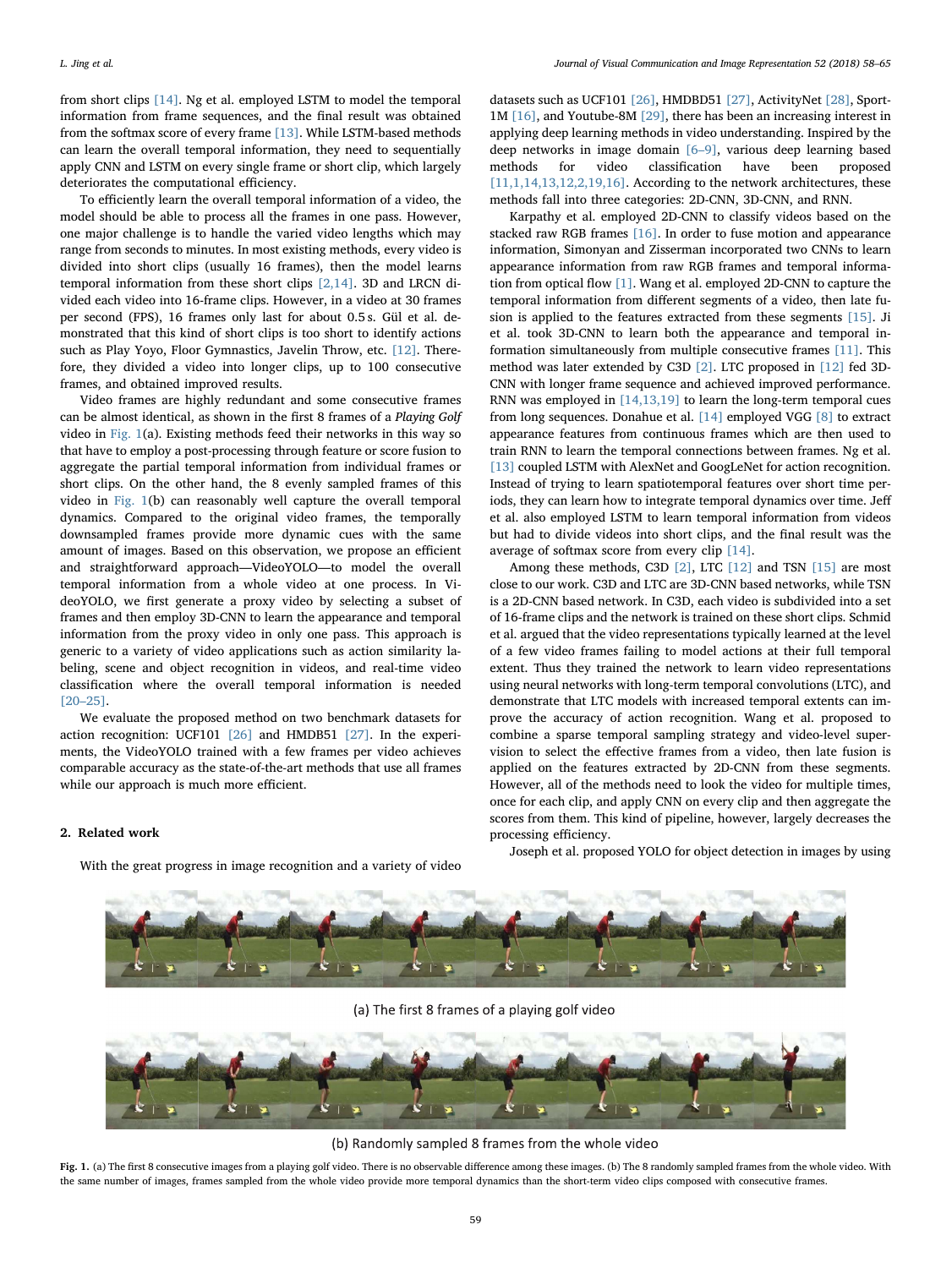<span id="page-2-0"></span>

Fig. 2. The comparison of other frameworks and ours. (a) The pipeline of other frameworks. Usually, every video is divided into multiple short clips and then CNN or RNN is applied on these short clips one by one. Finally, the prediction scores of these clips are weighted to form the final prediction score. (b) The pipeline of our proposed VideoYOLO framework. Instead of dividing every video into short clips, every video is sampled into a proxy video which is a constant length of frames, then 3D-CNN is employed to process every proxy video at once. Therefore, by discarding the majority frames, VideoYOLO is able to process every video in one pass.

a single network to directly predict object bounding boxes and class probabilities directly from full images in one evaluation [\[30\]](#page-7-18). It was then extended to YOLO9000 which is a real-time object detection system that can detect over 9000 object categories [\[31\].](#page-7-19) Motivated by the name of YOLO, we propose our approach, VideoYOLO, for action recognition from videos which can evaluate every video in one process. By avoiding to apply CNN multiple times and post-process to aggregate partial temporal information, our method is an order of magnitude faster compared to the state-of-the-art 2D-CNN [\[16,1\]](#page-7-3) and 3D-CNN [\[2,12\]](#page-7-10) based models.

## 3. The proposed method

We compare the pipelines of prior methods and our approach in [Fig. 2](#page-2-0). As shown in [Fig. 2\(](#page-2-0)a), the computing process of most existing methods [\[17,1,11,2,13,14\]](#page-7-7) typically divide a video into a set of short clips and obtain prediction score for each clip by CNN or RNN. The final classification score for the entire video is obtained by weighting the scores of all the clips. Therefore, these methods have to apply CNN or RNN in multiple clips which significantly degrade the efficiency. In contrast, as shown in [Fig. 2](#page-2-0)(b), through selecting a subset of frames as a proxy video to roughly preserve the overall temporal information, VideoYOLO employs 3D-CNN to capture the overall temporal information from this proxy video at once. With only one look at the proxy video, VideoYOLO can identify the action in the video and greatly speeds up the classification process.

## 3.1. Generating proxy videos

Videos are dynamic and with varied sequences. The speed of actions varies in the temporal dimension. Even for the same action, the speed may vary when performed by different subjects or at a different time. As illustrated in [Fig. 1](#page-1-0)(b), with only 8 frames sampled from a playing golf video, we can still recognize this action. Thus, we propose to sample a subset of frames as the proxy video from the original whole video to represent the overall temporal dynamics for action recognition.

We aim to build a framework to identify the action from the proxy video in one process without prior knowledge of the video. Based on the

various action dynamics in videos, we propose to generate a proxy video in two ways: evenly sampling and randomly sampling as shown in Eqs. [\(1\) and \(2\)](#page-2-1). Assume the length of a video is  $N$  and we sample  $T$ frames from the video:

<span id="page-2-1"></span>
$$
S_i = 1 + \lfloor N/T \rfloor * i,\tag{1}
$$

$$
S_i = random([N/T]) + [N/T]*i,
$$
\n(2)

where  $N$  is the length of the video,  $T$  is the number of the sampled frames from the video, is the *i*th sampled frame,  $random(N/T)$  generates one random number ranging between 0 and  $[N/T]$  for every *i*. For randomly sampling, every video is uniformly divided into T intervals and one frame is randomly sampled from every interval. If a video is too short, we pad the video with the last frame to the length of T. The proxy video generated by the two sampling schemes makes it possible to process every video in one process without any prior knowledge about the video.

After a video is sampled into a constant length, we employ 3D-CNN to process the proxy video in one process. In our experiments, we evaluate the effects of different lengths of proxy videos by designing different types of networks. For example, our 32-frame network processes a video in one pass when sampling the video into a 32-frame proxy video.

# 3.2. 3D convolutional neural network

3D-CNN was first proposed in [\[11\]](#page-7-4) for action recognition and was later on improved by the 11-layer C3D network in [\[2\]](#page-7-10). 3D-CNN-based models have been widely applied in a number of video-based applications. Compared to 2D-CNN, 3D-CNN simultaneously extracts both spatial and temporal features from multiple frames. The input of C3D is 16 consecutive raw RGB frames where the appearance and temporal cues from the 16-frame clips are extracted. However, for most actions, 16 consecutive frames are insufficient to represent the whole action. So based on C3D, LTC [\[12\]](#page-7-6) proposed to train 3D-CNN with longer raw RGB frame sequences and corresponding optical flow images, ranging from 20 to 100 frames. The classification accuracy of LTC outperforms C3D by a large margin by using longer clips. The performance of these two networks demonstrates the advantages of 3D-CNN over 2D-CNN for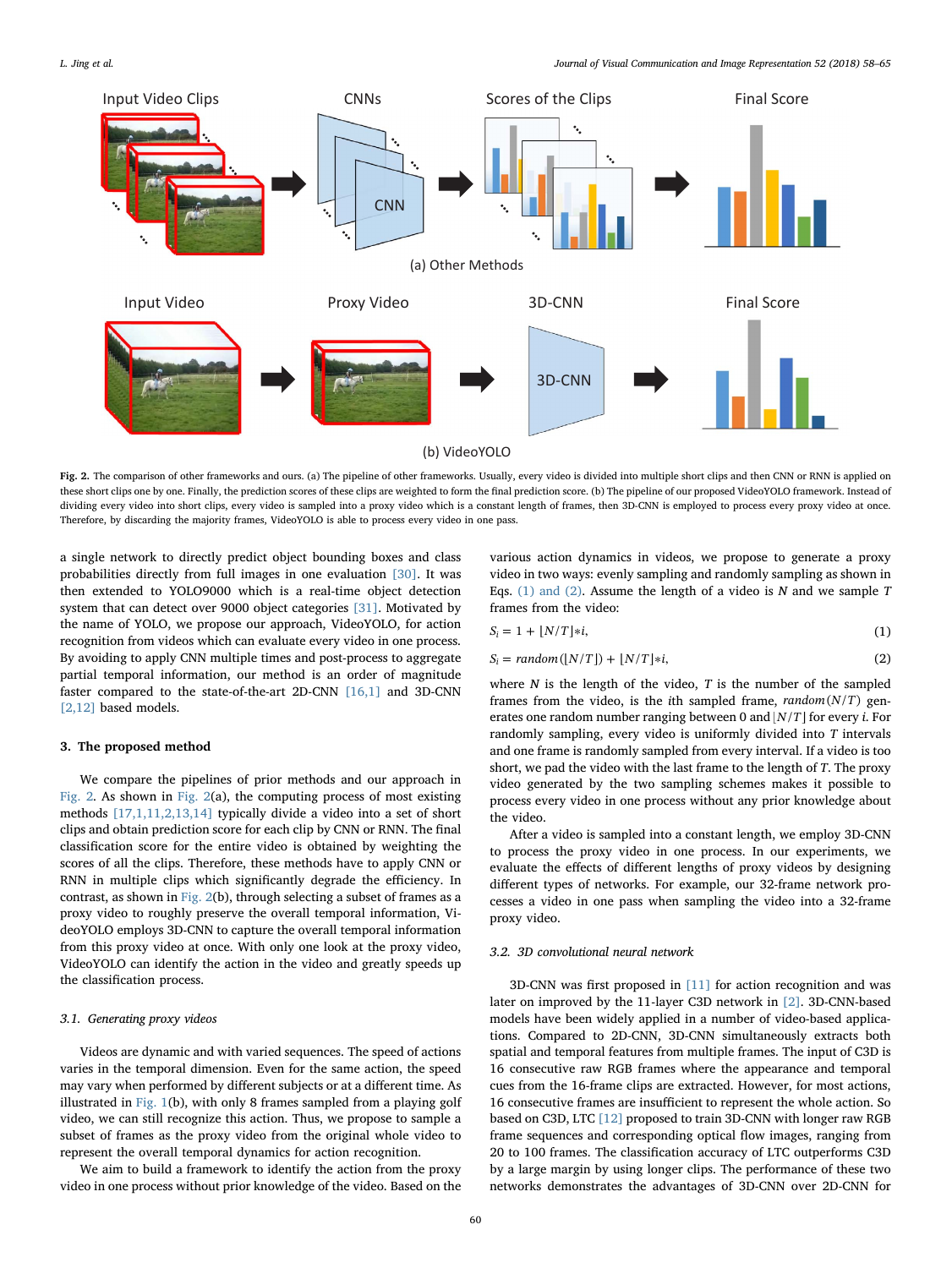#### <span id="page-3-0"></span>Table 1

The configurations of 8 VideoYOLO networks are listed in every column. For space economy, we use 'VYOLO' to represent 'VideoYOLO' in this table. 'VideoYOLO-T' can handle T frames at once. After sampling each video into T-frame proxy video, VideoYOLO-T network can process these T-frame proxy video at once. These networks have the same convolutional layers, fully connected layers, and the only difference is the max pooling layer. The numbers in bold are are the performance of our proposed methods.

| <b>Networks</b>        | VYOLO-4                              | VYOLO-8                              | VYOLO-16                             | VYOLO-32                                                 | VYOLO-48                             | VYOLO-64                             | VYOLO-80                             | VYOLO-96                             |
|------------------------|--------------------------------------|--------------------------------------|--------------------------------------|----------------------------------------------------------|--------------------------------------|--------------------------------------|--------------------------------------|--------------------------------------|
| Convolution            | $conv3-64$                           | $conv3-64$                           | $conv3-64$                           | $conv3-64$                                               | $conv3-64$                           | $conv3-64$                           | $conv3-64$                           | $conv3-64$                           |
| Maxpool<br>Convolution | $1 \times 2 \times 2$<br>$conv3-128$ | $1 \times 2 \times 2$<br>$conv3-128$ | $1 \times 2 \times 2$<br>$conv3-128$ | $1 \times 2 \times 2$<br>$conv3-128$                     | $1 \times 2 \times 2$<br>$conv3-128$ | $1 \times 2 \times 2$<br>$conv3-128$ | $1 \times 2 \times 2$<br>$conv3-128$ | $1 \times 2 \times 2$<br>$conv3-128$ |
| Maxpool<br>Convolution | $1 \times 2 \times 2$<br>conv3-256   | $1 \times 2 \times 2$<br>conv3-256   | $2 \times 2 \times 2$<br>$conv3-256$ | $2 \times 2 \times 2$<br>$conv3-256$                     | $2 \times 2 \times 2$<br>conv3-256   | $2 \times 2 \times 2$<br>$conv3-256$ | $3 \times 2 \times 2$<br>$conv3-256$ | $3 \times 2 \times 2$<br>conv3-256   |
| Convolution            | conv3-256                            | conv3-256                            | $conv3-256$                          | conv3-256                                                | conv3-256                            | conv3-256                            | $conv3-256$                          | conv3-256                            |
| Maxpool<br>Convolution | $1 \times 2 \times 2$<br>$conv3-512$ | $2 \times 2 \times 2$<br>$conv3-512$ | $2 \times 2 \times 2$<br>$conv3-512$ | $2 \times 2 \times 2$<br>$conv3-512$                     | $2 \times 2 \times 2$<br>$conv3-512$ | $2 \times 2 \times 2$<br>$conv3-512$ | $3 \times 2 \times 2$<br>$conv3-512$ | $4 \times 2 \times 2$<br>$conv3-512$ |
| Convolution            | $conv3-512$                          | $conv3-512$                          | $conv3-512$                          | $conv3-512$                                              | $conv3-512$                          | $conv3-512$                          | $conv3-512$                          | $conv3-512$                          |
| Maxpool<br>Convolution | $2 \times 2 \times 2$<br>$conv3-512$ | $2 \times 2 \times 2$<br>$conv3-512$ | $2 \times 2 \times 2$<br>$conv3-512$ | $2 \times 2 \times 2$<br>$conv3-512$                     | $3 \times 2 \times 2$<br>$conv3-512$ | $4 \times 2 \times 2$<br>$conv3-512$ | $3 \times 2 \times 2$<br>$conv3-512$ | $4 \times 2 \times 2$<br>$conv3-512$ |
| Convolution            | $conv3-512$                          | $conv3-512$                          | $conv3-512$                          | $conv3-512$                                              | $conv3-512$                          | $conv3-512$                          | $conv3-512$                          | $conv3-512$                          |
| Maxpool                | $2 \times 2 \times 2$                | $2 \times 2 \times 2$                | $2 \times 2 \times 2$                | $4 \times 2 \times 2$<br>fc6-4096<br>fc7-4096<br>Softmax | $4 \times 2 \times 2$                | $4 \times 2 \times 2$                | $3 \times 2 \times 2$                | $2 \times 2 \times 2$                |

#### video classification.

Based on the two networks, we design an 11-layer 3D-CNN model for VideoYOLO which includes 8 convolution layers, 2 fully connected layers, and 1 softmax layer. We train multiple networks to evaluate the effect of the different lengths of the input frames. In other methods such as LTC, a network handling longer input frames usually involves more parameters than a network operating on shorter input sequences. However, in our model, all networks have the same number of parameters which makes a fair comparison of the performance among different lengths of the proxy videos.

## 3.3. Architecture of VideoYOLO

To investigate the relation of the performance and the temporal resolution of proxy videos, we train 8 types of 3D-CNN. Each network is able to process the proxy video in one process. These networks are referred as 'VideoYOLO-T' where T is the length of the proxy video (the input frames for that network). Specifically, 'VideoYOLO-96' represents the network whose input is 96-frame proxy video. The architectures of these networks are shown in [Table 1](#page-3-0) with one network per column.

All networks contain 8 convolutional layers, 2 fully connected layers and 1 softmax layer. All the kernels have the size of  $3 \times 3 \times 3$ , the convolution stride is fixed to 1 pixel. In order to preserve the resolution of feature maps after convolution, the paddings for both spatial and temporal dimensions are set to 1 pixel. In C3D, apart from the first layer, the size of all the max pooling is  $2 \times 2 \times 2$  and with a stride of 2. However, if we keep the size of max pooling constant as C3D [\[2\]](#page-7-10) in our networks, the number of parameters will grow tremendously as the number of frames increase. In LTC [\[12\]](#page-7-6) the number of network parameters increases as more frames are utilized. To compensate for the growth in network parameters, low spatial resolution images are used to train the networks that have longer video clip in LTC. However, the low spatial resolution may result a decrease on the classification performance. In VideoYOLO we take the advantage of the max pooling layer to make the number of network parameters constant among all networks.

The pooling function replaces the output of the network at a certain location with a statistic summary of the nearby output [\[32\].](#page-7-20) It is widely used in CNN for two main reasons: (1) to make the representation approximately invariant to small translations of the input; (2) to reduce the dimensions of intermediate feature maps. For a  $T \times X \times Y$  feature map, after passing a 3D-Pooling layer with size of  $2 \times 2 \times 2$  and stride of 2  $\times$  2  $\times$  2, the size of the feature map becomes  $[T/2] \times [X/2] \times [Y/2]$ . The feature map after this max pooling layer can be smaller if we use max pooling with a larger stride. We, therefore, use smaller max

pooling stride for networks with shorter sequence inputs while larger max pooling stride for the networks handling longer sequence input. Because pooling in the temporal dimension can destroy the subtle temporal difference between frames, we follow C3D [\[2\]](#page-7-10) and LTC [\[12\]](#page-7-6) to preserve the temporal resolution at the shallow layer in order to keep the temporal information.

Under the criteria, a total of 8 types of networks are designed to handle different lengths of proxy videos. The dimensions of a proxy video are  $T \times 112 \times 112$  where T represents the length of the proxy video ranging from 4 to 96. After the frames in the proxy video forward pass through all the convolutional layers, the size of the feature map is  $1 \times 3 \times 3$ , while '1' is the temporal dimension, and '3' is the spatial dimension. This feature map then goes through two fully connected layers and one softmax layer to generate the probability distribution. Since all networks have the same number of convolutional layers and fully connected layers, and the features before all the fully connected layer are with the same dimension, the number of parameters remains constant for all these networks.

## 4. Experiments

In this section, we extensively evaluate the proposed VideoYOLO on the two public benchmark datasets for video classification: UCF101 [\[26\]](#page-7-12) and HMDB51 [\[27\]](#page-7-13).

## 4.1. Datasets

The UCF101 is a widely used benchmark for action recognition with over 13K videos in about 27 h. Videos have the spatial resolution of  $320 \times 240$  pixels and 25 FPS frame rate. This dataset contains 101 action classes with large variations in scale, viewpoint, illumination, camera motion, and cluttered background. We follow the standard experimental setting as [\[26\]](#page-7-12) to use three training and testing splits and report the mean accuracy over the three splits.

The HMDB51 dataset is a large collection of realistic videos from various sources, such as movies and web videos. The dataset consists of 7K videos belonging to 51 actions. The videos have  $320 \times 240$  pixels spatial resolution and 30 FPS frame rate. Our experiments follow the original evaluation scheme using three training and testing splits and report average accuracy over these splits [\[27\].](#page-7-13)

Following LTC [\[12\]](#page-7-6), our evaluation of performance at different lengths of input proxy videos are only conducted on the first split of UCF101.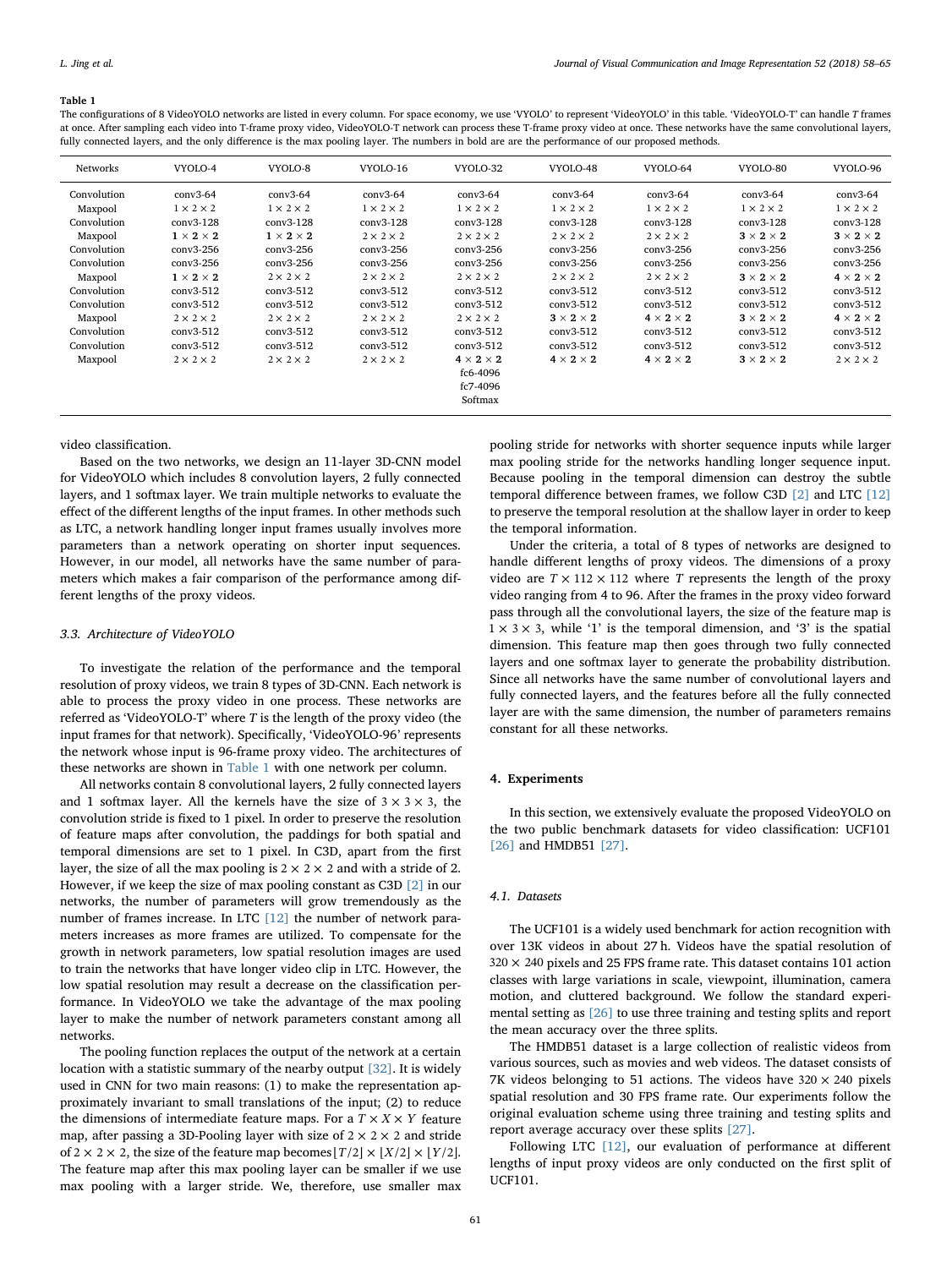#### 4.2. Training and evaluation

For both UCF101 and HMDB51 datasets, every video is sampled into proxy videos with different length of {4,8,16,32,48,64,80,96} frames. Following  $[2,12]$ , all the frames in these two datasets are resized to  $128 \times 171$ . Moreover, to center the input data, the mean value of the training data is subtracted from every frame. During training, a  $112 \times 112$  patch is randomly cropped from proxy videos and horizontally flipped with 50% probability. Training is performed by stochastic gradient descent (SGD) with 30 epochs. The initial learning rate is 0.0001 and is multiplied by 0.1 after every 10 epochs. The optimization is stopped at 30 epochs. During the testing phase, only a single center crop is passed through the network to make the action prediction.

Experiments in  $[2,12]$  show that it is difficult to train deep 3D networks from scratch with UCF101. In [\[2,12\]](#page-7-10), the performance gap between the model trained from scratch and the pre-trained model is more than 20%. Especially, with our method, UCF101 is converted into 13K short proxy videos and each proxy video is only one training data sample. It is very difficult to train a network with 70 million parameters from scratch with 9K training samples. Following  $[2,12]$ , the pretrained model in Sport-1M is employed to initialize all our networks. A randomly initialized fully connected layer of size N (number of classes) is added at the end of the network. Then all the layers are fine-tuned at the same time.

#### 4.3. Raw RGB frame networks

To examine the effectiveness of sampling a video into one proxy video, we test the performance of the VideoYOLO-16 and VideoYOLO-32 networks with different sampling methods (evenly and randomly) and compare with the C3D and LTC as baseline performances.

The performances of our VideoYOLO-16 and VideoYOLO-32 are listed in [Table 2.](#page-4-0) The performance of the two baselines is directly from the paper C3D [\[2\]](#page-7-10) and LTC [\[12\]](#page-7-6). C3D extracts the activations of the fully connected layer of all the frames, then SVM is trained to classify the action of each video, while LTC obtains the video score by average the per-clip softmax scores and then takes the maximum value of the average as class label. However, with only 16 frames per video, and without SVM classifier, our VideoYOLO-16 achieves comparable performance with C3D and LTC. VideoYOLO-32 which is trained with 32 frames per video outperforms C3D baseline by 2.8%. This demonstrates the effectiveness of our method. The experiments show that there are only minor differences in performance between evenly and randomly sampling methods. In the following section, unless explicitly illustrated, we use evenly sampling as default in order to easily reproduce and compare the performance.

We then investigate the effects of different lengths of the proxy videos at frames of {4,8,16,32,48,64,80,96} with raw RGB input. As shown in [Table 3](#page-4-1), VideoYOLO-8, even discarding 95.7% of the training frames and trained with the rest 4.3% of the training frames, achieves comparable result with C3D and LTC which are trained with all the training frames. This validates our idea that 3D-CNN can learn the ability to identify the action with only a few frames. When the length of the proxy

#### <span id="page-4-0"></span>Table 2

The comparison of the performance of different sampling methods. With only 16 frames per video, VideoYOLO-16 achieves comparable result with the C3D and LTC models that are trained with all the frames.

| Network      | Sampling method | Acc. $(\% )$ |  |
|--------------|-----------------|--------------|--|
| $C3D$ [2]    | All Frames      | 82.3         |  |
| LTC [12]     | All Frames      | 82.4         |  |
| VideoYOLO-16 | Evenly          | 81.6         |  |
| VideoYOLO-16 | Randomly        | 82.0         |  |
| VideoYOLO-32 | Evenly          | 85.1         |  |
| VideoYOLO-32 | Randomly        | 85.0         |  |

#### <span id="page-4-1"></span>Table 3

The performance of different lengths of proxy videos from RGB frames. The second column is the amount of the UCF101 frames used to train the corresponding networks. Even discarding 95.7% of the training frames in the dataset, VideoYOLO-8 achieves comparable performance as C3D and LTC which are trained using all the training data.

| Network      | Frame used (%) | RGB Acc (%) |  |
|--------------|----------------|-------------|--|
| $C3D$ [2]    | 100.0          | 82.3        |  |
| LTC [12]     | 100.0          | 82.4        |  |
| VideoYOLO-4  | 2.1            | 79.8        |  |
| VideoYOLO-8  | 4.3            | 81.6        |  |
| VideoYOLO-16 | 8.5            | 81.9        |  |
| VideoYOLO-32 | 17.1           | 85.1        |  |
| VideoYOLO-48 | 25.7           | 85.8        |  |
| VideoYOLO-64 | 34.2           | 85.6        |  |
| VideoYOLO-80 | 42.8           | 85.9        |  |
| VideoYOLO-96 | 51.3           | 85.1        |  |
|              |                |             |  |

videos is increased to 32, the performance is 85.1% which outperforms VideoYOLO-16 by 3.2%. The performance of raw RGB frame networks keeps increasing as adding more frames and saturates at VideoYOLO-80.

## 4.4. Optical flow networks

Optical flow encodes the pattern of apparent motion of objects between adjacent frames, which makes the recognition easier, as the network does not need to estimate motion implicitly [\[33\]](#page-7-21). Moreover, optical flow also conveys rough shape cues of moving objects. 3D-CNN models the high-order motion cues such as spatial and temporal derivatives of optical flow which have been successfully applied to hand engineered features. We train models on raw RGB frames and optical flow images and perform late fusion similar to the two-stream [\[1\]](#page-7-2) to combine features from these two kinds of inputs. The approach of Brox is a sophisticated optical flow estimator and is known to perform well in various flow estimation benchmarks [\[33\]](#page-7-21). To make a fair comparison with others, we employ this algorithm to compute optical flow.

The original optical flow only has two channels with the raw values of horizontal and vertical displacements. In order to train optical flow and raw RGB frame with the same network, we follow [\[13\]](#page-7-5) to add an extra dimension to make it have the same number of channels as raw RGB frames. Specifically, we threshold the optical flow pixels within [-20,20] and then linearly rescale it to [0,255] range. The third channel is set to the magnitude of the first two channels. The colorized optical flow images enable us to reuse the RGB pre-trained models which help to reduce over-fitting.

We systematically study the performance at different temporal resolutions of {4,8,16,32,48,64,80,96} for optical flow and fusions of optical flow and RGB frame networks. When fusing the optical flow and raw RGB frame networks, geometric mean is computed of the two networks, and then the index with the largest value is assigned as the action label of a video.

[Table 4](#page-4-2) illustrates the performance of different lengths of proxy video. For the RGB frame network, the performance keeps increasing as

<span id="page-4-2"></span>

The performance of fusion of raw RGB frame networks and optical flow networks.

| Network      | RGB (%) | Flow $(\% )$ | Fusion $(\% )$ |
|--------------|---------|--------------|----------------|
| VideoYOLO-4  | 79.8    | 49.9         | 83.2           |
| VideoYOLO-8  | 81.6    | 59.3         | 85.6           |
| VideoYOLO-16 | 81.9    | 64.9         | 86.4           |
| VideoYOLO-32 | 85.1    | 70.8         | 88.8           |
| VideoYOLO-48 | 85.8    | 72.7         | 89.0           |
| VideoYOLO-64 | 85.6    | 72.7         | 89.8           |
| VideoYOLO-80 | 85.9    | 73.7         | 89.5           |
| VideoYOLO-96 | 85.1    | 74.2         | 89.2           |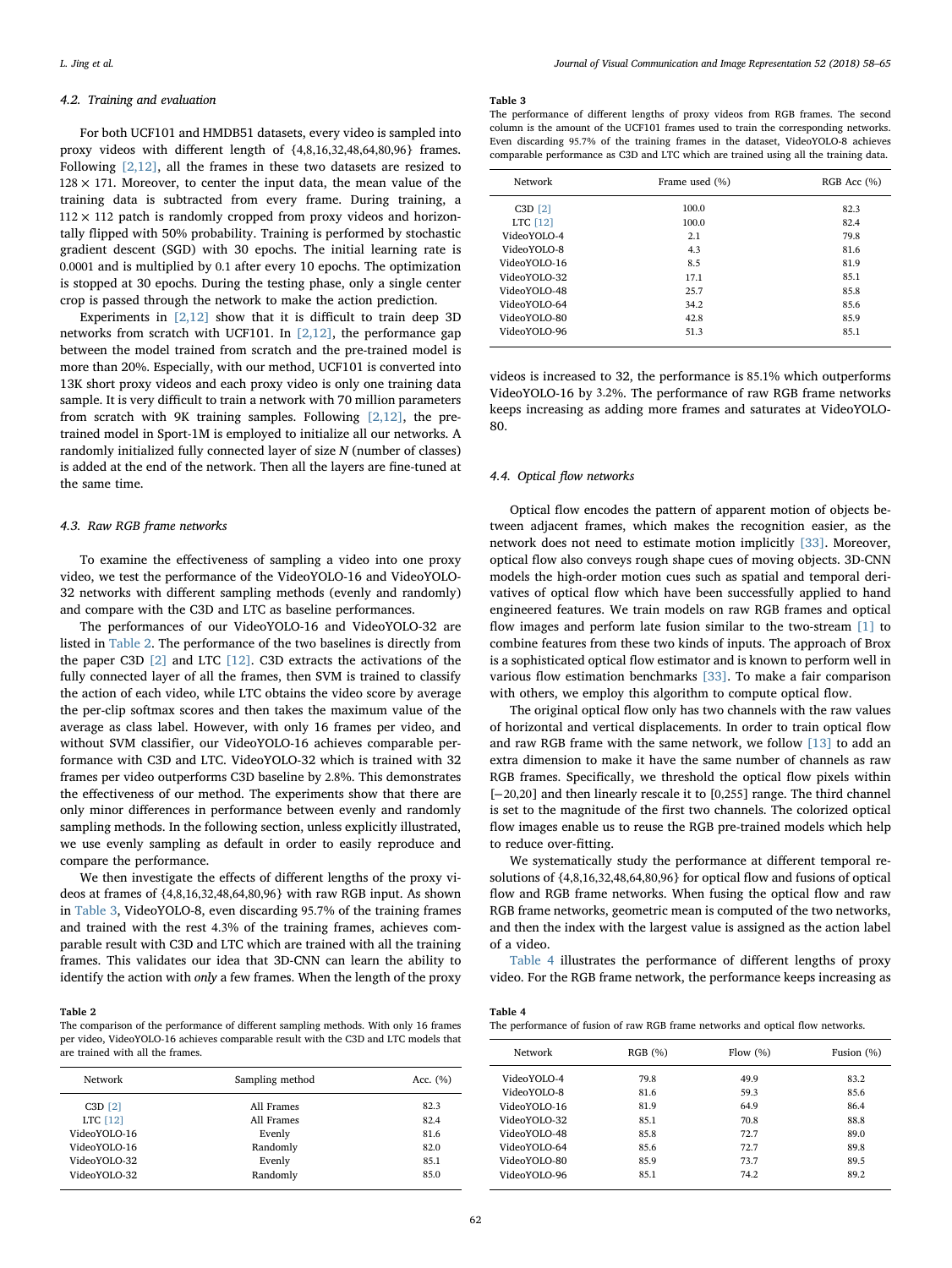#### <span id="page-5-0"></span>Table 5

Recognition performance for fusion of different networks. The temporal pyramid fusion achieves about 2% improvement.

| Network           |      | Combination (%) |      |      |      |
|-------------------|------|-----------------|------|------|------|
| VideoYOLO-48      |      |                 |      |      |      |
| VideoYOLO-64      |      |                 |      |      |      |
| VideoYOLO-80      |      |                 |      |      |      |
| VideoYOLO-96      |      |                 |      |      |      |
| Flow Fusion       | 74.5 | 76.3            | 76.0 | 77.8 | 79.0 |
| <b>RGB</b> Fusion | 86.8 | 86.2            | 86.2 | 86.7 | 87.0 |
| $RGB + Flow$      | 90.3 | 90.8            | 90.5 | 90.9 | 90.9 |

the number of input frame increases and saturates at 80-frame networks. There is slight difference between the performance of {64,80,96} networks. For the optical flow network, the performance keeps increasing as we add more optical flow images in the sequence. The performance of fusion networks keeps growing when the temporal resolution is under 64. Even though the performance of optical flow network still increases, the fusion result varies slightly.

### 4.5. Performance of temporal pyramid fusion

In addition to fuse the optical flow and RGB frame networks, we further study the fusion of networks of different temporal resolutions. The networks with more input frames provide fine-grained information, while networks with fewer input frames provide coarse information.

[Table 5](#page-5-0) illustrates the performance of the temporal pyramid fusion. Experiments show that the temporal pyramid fusion usually improves the accuracy by 3% for optical flow networks and 2% for raw RGB frame networks. The experiments demonstrate that these features are complementary to each other. There are minor differences in performance among the networks of {48,64,80,96} frames, and their fusions. Therefore, to balance the training time and the accuracy, we train VideoYOLO-48 and VideoYOLO-64 networks in all the three splits of these two datasets. The performance over three splits is averaged as the final performance on these two datasets.

## 4.6. Efficiency analysis

One major advantage of VideoYOLO is the efficiency. Previous methods have to employ a post-processing step to weighting the scores of all the clips belonging to a video to obtain the final score. For example, in the testing phase of Two-Stream [\[1\]](#page-7-2), 25 frames are selected from a video and 10 crops are obtained from each frame are passed into CNN, meaning the CNN has to be applied at least 250 times in a video. However, since every video is sampled into a constant length of a proxy video, the time consumption of VideoYOLO is fixed for every video. Therefore, we report the speed of processing every video instead of every frame.

Current models for action recognition fall into 3 categories: 2D-CNN, 3D-CNN, and RNN. RNN-based methods actually are the combination of RNN and CNN. Activations of fully connected layers are extracted as feature representation which then is fed to RNN to learn temporal information. Therefore, RNN-based methods usually are slower than 2D-CNN [\[13\]](#page-7-5). We compare the runtime of VideoYOLO with C3D [\[2\]](#page-7-10), Two-Stream [\[1\]](#page-7-2), and Slow-Fusion [\[16\].](#page-7-3) We measure the runtime of the four above-mentioned methods in testing data of the first split of UCF101 using a single NVIDIA TITAN X GPU. The comparison of the efficiency of these networks is illustrated in [Table 6](#page-5-1). The performances of these methods are directly from the corresponding paper and the time consumption is measured by us.

As shown in [Table 6,](#page-5-1) VideoYOLO is the most efficient method among them. Slow-Fusion [\[16\]](#page-7-3) and Two-Stream [\[1\]](#page-7-2) belong to 2D-CNNbased model which is the most inefficient among the four methods because CNN is applied on every frame. C3D [\[2\]](#page-7-10) and LTC [\[12\]](#page-7-6) is 3D-

#### <span id="page-5-1"></span>Table 6

The comparison of VideoYOLO with other frameworks in efficiency and performance. The experiments are conducted on the first split of UCF101. The average length of the video is 7 s. The 'VPS' means videos per second. VideoYOLO-32 is able to process 36 videos per second that is 10 times and 7 times faster than prior 2D-CNN and 3D-CNN based models, respectively, while still achieves better performance.

| Network            | Speed (VPS) | RGB Acc (%) |  |  |
|--------------------|-------------|-------------|--|--|
| Slow-Fusion $[16]$ | 3.2         | 65.4        |  |  |
| Two-Stream [1]     | 1.0         | 72.8        |  |  |
| $C3D$ [2]          | 5.7         | 82.3        |  |  |
| VideoYOLO-8        | 94.0        | 81.6        |  |  |
| VideoYOLO-16       | 72.0        | 81.9        |  |  |
| VideoYOLO-32       | 36.0        | 85.1        |  |  |
|                    |             |             |  |  |

CNN-based model which is more efficient than 2D-CNN since the prediction is based on 16-frame clips. Because LTC directly employs C3D model and achieves the nearly same (82.3%/82.4%) performance with RGB frames, we do not test its runtime. VideoYOLO is the most efficient method for real-time processing while obtaining the best performance among these networks.

## 4.7. Comparison with the state-of-the-arts

[Table 7](#page-5-2) demonstrates the comparison of our methods with others including the hand-designed feature-based methods such as Fisher Vector (FV) [\[34\]](#page-7-22), Hybrid Super Vector (HSV) [\[35\],](#page-7-23) Multi-Skip Feature Stacking (MIFS) [\[36\]](#page-7-24), and Stacked Fisher Vectors (SFV) [\[37\],](#page-7-25) and deep learning methods. These methods are grouped together according to being hand-crafted, using only RGB input to CNNs, or fusion of optical flow and RGB features.

LTC and C3D belong to 3D-CNN methods which are most close to ours. As shown in [Table 3](#page-4-1), trained with only about 17% of the training frames, VideoYOLO-32 outperforms the C3D by 2.8% which is trained with all the frames. VideoYOLO outperforms C3D in both single and fusion networks by 3.0% and 1.1%, respectively. Compared to LTC, VideoYOLO achieves comparable performance in UCF101 and

#### <span id="page-5-2"></span>Table 7

Comparison with the state-of-the-arts on UCF101 and HMDB51 (mean accuracy across 3 splits). VideoYOLO achieves 86.3% in UCF101 and 58.2% in HMDB51, which are better than any deep approaches trained from RGB frames. For the fusion networks, VideoYOLO achieves comparable performance as the state-of-the-art in these two datasets. The numbers in bold are are the performance of our proposed methods.

|                       | Method                                   |                   | <b>UCF101</b><br>Acc $(%$ | HMDB51<br>Acc $(% )$ |
|-----------------------|------------------------------------------|-------------------|---------------------------|----------------------|
| Hand-crafted          | $IDT + FV$                               | [34]              | 85.9                      | 57.2                 |
|                       | $IDT + HSV$                              | [35]              | 87.9                      | 61.1                 |
|                       | $IDT + MIFS$                             | [36]              | 89.1                      | 65.1                 |
|                       | $IDT + SFV$                              | $[37]$            |                           | 66.8                 |
|                       | <b>MoFVP</b>                             | [38]              | 61.7                      | 88.3                 |
| CNN (RGB)             | Slow fusion (from scratch)               | [16]              | 41.3                      |                      |
|                       | C3D (from scratch)                       | $\lceil 2 \rceil$ | 44                        |                      |
|                       | Slow fusion                              | [16]              | 65.4                      |                      |
|                       | Spatial stream                           | [1]               | 73.0                      | 40.5                 |
|                       | $C3D(1$ net)                             | [2]               | 82.3                      |                      |
|                       | LTC.                                     | [12]              | 82.4                      |                      |
|                       | C3D(3 nets)                              | [2]               | 85.2                      |                      |
|                       | <b>VideoYOLORGR</b>                      | Ours              | 85.3                      | 56.5                 |
|                       | <b>VideoYOLO</b> <sub>RGB</sub> (2 nets) | Ours              | 86.3                      | 58.2                 |
| Fusion (Flow $+$ RGB) | <b>LRCN</b>                              | [14]              | 82.9                      |                      |
|                       | Two-stream                               | [1]               | 88.0                      | 59.4                 |
|                       | Convolutional pooling                    | $[13]$            | 88.2                      |                      |
|                       | <b>LSTM</b>                              | [13]              | 88.6                      |                      |
|                       | Multi Source CNN                         | [39]              | 89.1                      | 54.9                 |
|                       | <b>LTC</b>                               | [12]              | 91.7                      | 64.8                 |
|                       | Transformations                          | [40]              | 92.4                      | 62.0                 |
|                       | VideoYOLO                                | Ours              | 90.6                      | 66.6                 |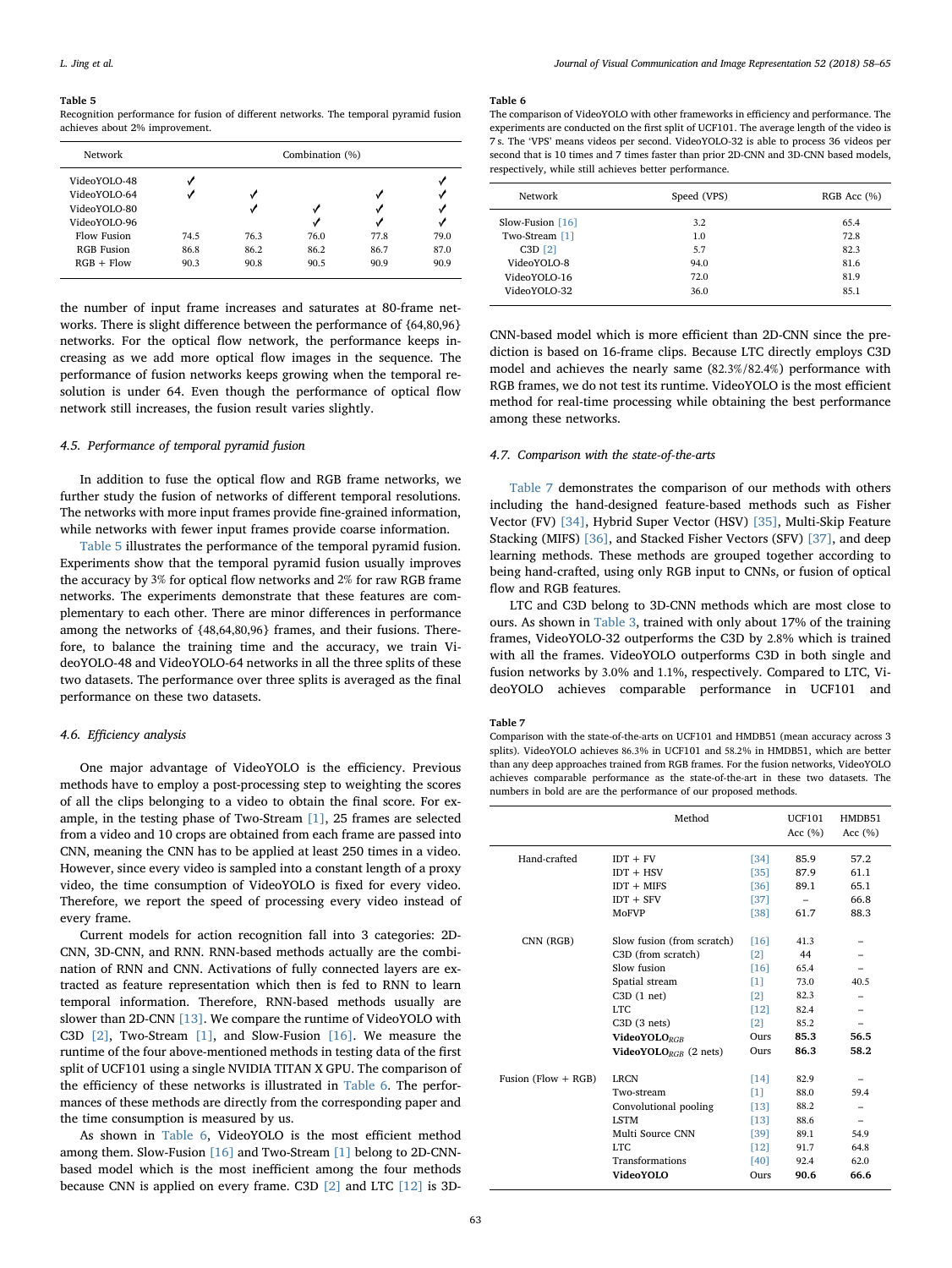<span id="page-6-0"></span>

Fig. 3. The statistical analysis of the length of the videos in UCF101 and HMDB51. L represents the length of the action lasting in the original videos.

<span id="page-6-1"></span>

Fig. 4. The statistical analysis of the relation between the recognition accuracy and length of actions in UCF101. L represents the number of the frames of each original video. The length of the original videos nearly equals to the length of the action in this dataset. The accuracy of  $L < 100$  is the average accuracy of all the videos with length less than 100 frames. With the proxy video, VideoYOLO performs well in both shortlasting and long-lasting actions.

outperforms LTC in HMDB51 by 1.4%. Moreover, LTC employs heavy data augmentation during training, such as dividing the video with a step of 4. During testing, LTC averages 10 crops from every clip as the classification score for that clip. VideoYOLO does not have such kind of data augmentation, and the classification score is only based on a single center crop of every video.

Spatial-stream [\[1\]](#page-7-2) and Slow-Fusion [\[16\]](#page-7-3) belong to 2D-CNN-based methods. Based on a subset frames of the original video, VideoYOLO obtains better performance than both of them. LRCN [\[14\]](#page-7-9) and LSTM [\[13\]](#page-7-5) belong to RNN-based methods. Ng et al. [13] employed RNN to process up to 120 frames of a video to model the temporal information. However, VideoYOLO obtains better performance in both datasets. Moreover, because they are based on the features extracted by 2D-CNN, it is inefficient compared with VideoYOLO.

For the single RGB networks, VideoYOLO is much faster than both 2D-CNN methods [\[1,16\]](#page-7-2) and 3D-CNN methods [\[2,12\]](#page-7-10) while achieves better performance than them. For the fusion networks, by discarding the majority of the frames, VideoYOLO learns the overall temporal information from proxy videos and the fusion of the networks is much simpler than other methods, while achieves comparable performance to state-of-the-arts in these two datasets.

### 4.8. Discussion

We analyze the statistics of UCF101 and HMDB51. In these two datasets, the length of the original videos actually is the length of the actions. [Fig. 3](#page-6-0) shows that nearly 90% of videos in these two datasets have less than 300 frames. To investigate the effects of the length of original videos to VideoYOLO performance, we analyze the details of the relationship between the accuracy and the length of the original videos. All the analysis is based on the performance of VideoYOLO networks in the first split of UCF101.

As shown in [Fig. 4](#page-6-1), VideoYOLO performs well on actions with different lengths. Take the VideoYOLO-4 as the example, the recognition accuracy is 79.3% for actions lasting less than 100 frames, 77.9% for actions lasting between 100 and 200 frames, 83.0% for actions lasting between 200 and 300 frames, and 81.9% for actions lasting between 300 and 400 frames. This demonstrates that VideoYOLO can capture temporal and appearance information from a few frames well for both longlasting and short-lasting actions. All networks following the similar pattern demonstrate that the proxy video can preserve the dynamics of the original video well with a few frames.

### 5. Conclusions

We have presented VideoYOLO, a model to take advantage of the long-term temporal convolution to learn the overall temporal information of a video. By selecting a subset of frames of the original video as the proxy video, 3D-CNN is applied to process every video in one single step. Unlike other approaches which need to aggregate temporal information from short clips belonging to that video, VideoYOLO is able to capture the overall temporal information from the proxy videos in one process. Furthermore, VideoYOLO does not need any post-processing and is very efficient compared to other methods